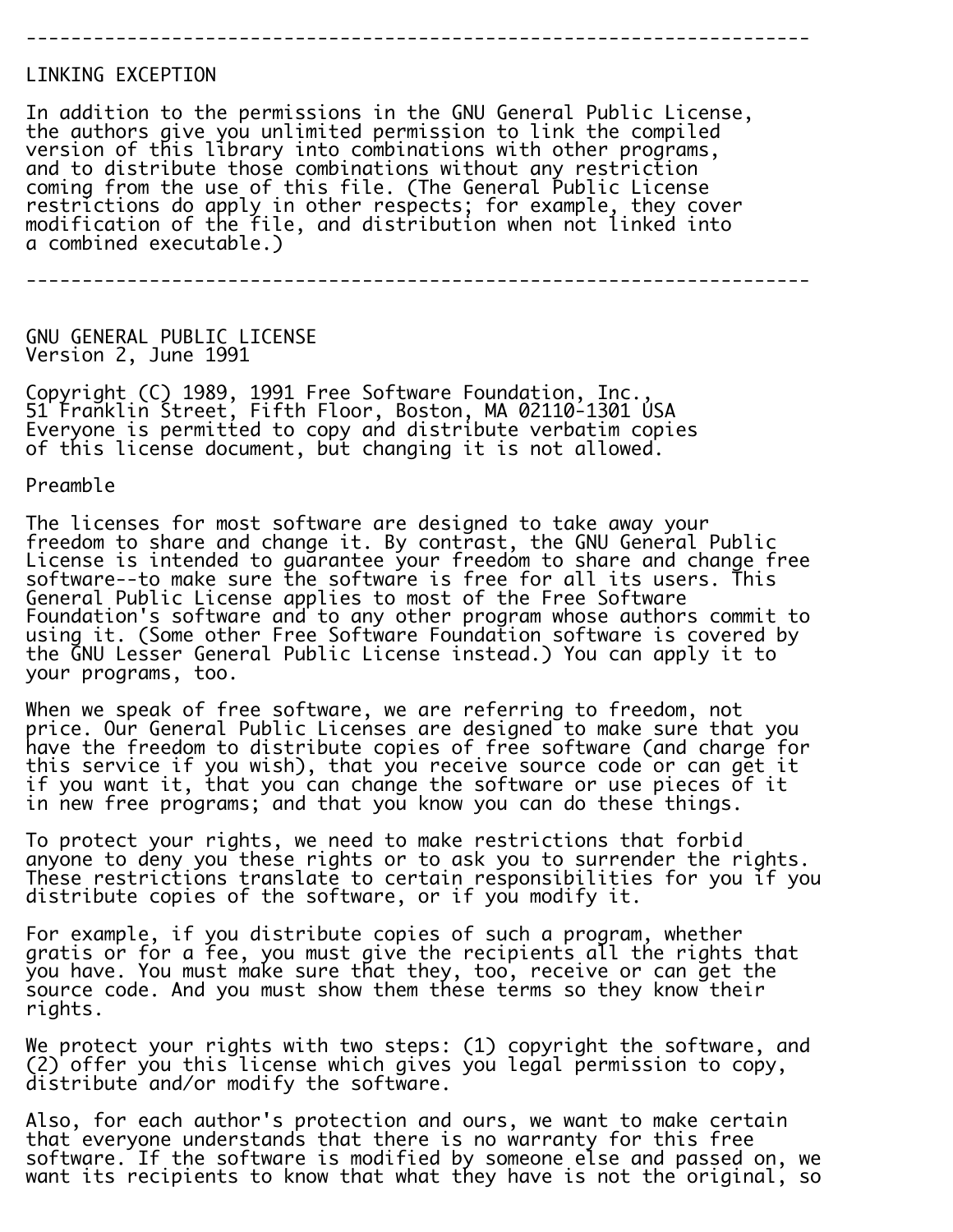that any problems introduced by others will not reflect on the original authors' reputations.

Finally, any free program is threatened constantly by software patents. We wish to avoid the danger that redistributors of a free program will individually obtain patent licenses, in effect making the program proprietary. To prevent this, we have made it clear that any patent must be licensed for everyone's free use or not licensed at all.

i. The precise terms and conditions for copying, distribution and modification follow.

GNU GENERAL PUBLIC LICENSE TERMS AND CONDITIONS FOR COPYING, DISTRIBUTION AND MODIFICATION

0. This License applies to any program or other work which contains a notice placed by the copyright holder saying it may be distributed under the terms of this General Public License. The "Program", below, refers to any such program or work, and a "work based on the Program" means either the Program or any derivative work under copyright law: that is to say, a work containing the Program or a portion of it, either verbatim or with modifications and/or translated into another language. (Hereinafter, translation is included without limitation in the term "modification".) Each licensee is addressed as "you".

Activities other than copying, distribution and modification are not covered by this License; they are outside its scope. The act of running the Program is not restricted, and the output from the Program is covered only if its contents constitute a work based on the Program (independent of having been made by running the Program). Whether that is true depends on what the Program does.

1. You may copy and distribute verbatim copies of the Program's source code as you receive it, in any medium, provided that you conspicuously and appropriately publish on each copy an appropriate copyright notice and disclaimer of warranty; keep intact all the notices that refer to this License and to the absence of any warranty; and give any other recipients of the Program a copy of this License along with the Program.

You may charge a fee for the physical act of transferring a copy, and you may at your option offer warranty protection in exchange for a fee.

2. You may modify your copy or copies of the Program or any portion of it, thus forming a work based on the Program, and copy and distribute such modifications or work under the terms of Section 1 above, provided that you also meet all of these conditions:

a) You must cause the modified files to carry prominent notices stating that you changed the files and the date of any change.

b) You must cause any work that you distribute or publish, that in whole or in part contains or is derived from the Program or any part thereof, to be licensed as a whole at no charge to all third parties under the terms of this License.

c) If the modified program normally reads commands interactively when run, you must cause it, when started running for such interactive use in the most ordinary way, to print or display an announcement including an appropriate copyright notice and a notice that there is no warranty (or else, saying that you provide a warranty) and that users may redistribute the program under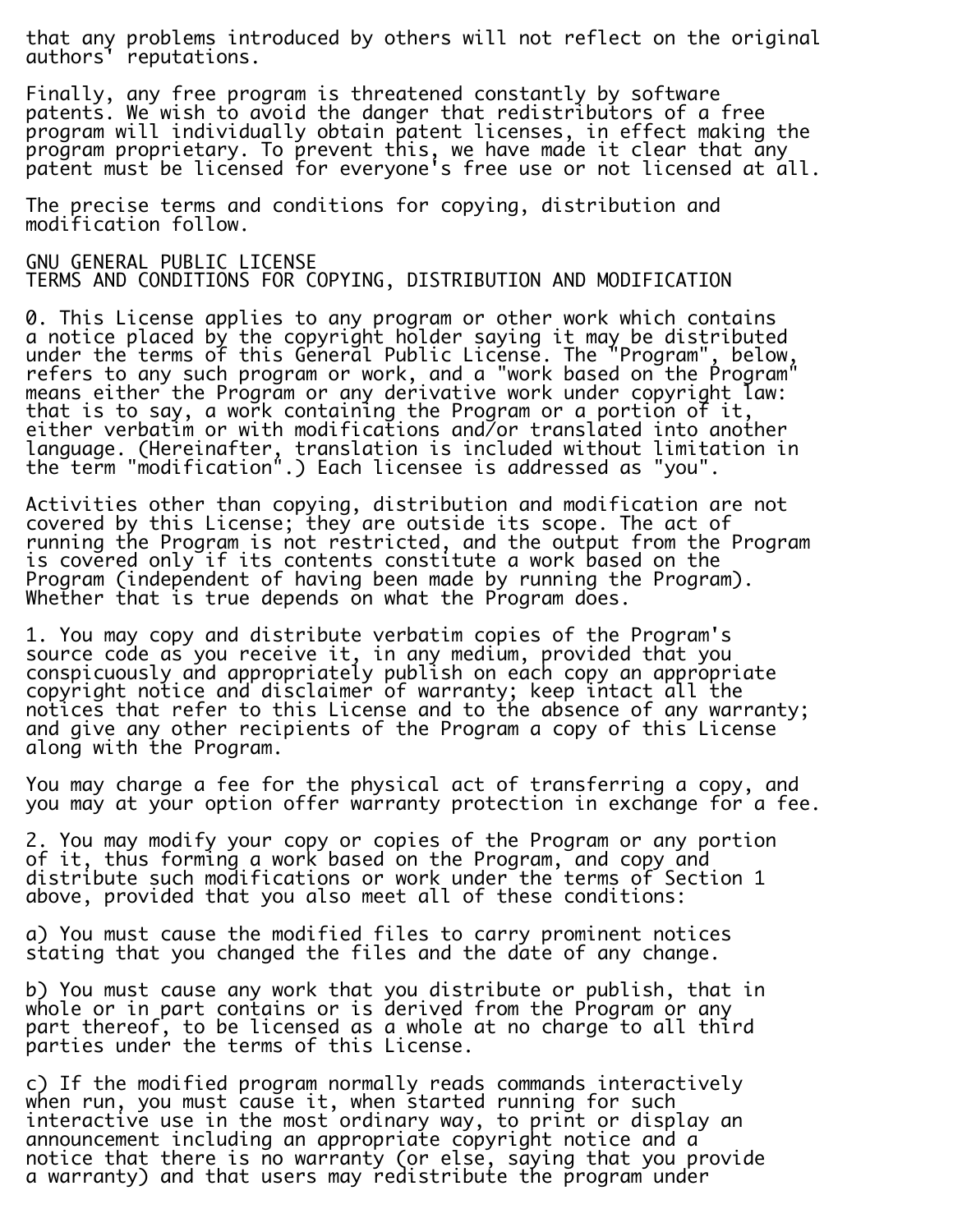these conditions, and telling the user how to view a copy of this License. (Exception: if the Program itself is interactive but does not normally print such an announcement, your work based on the Program is not required to print an announcement.)

These requirements apply to the modified work as a whole. If identifiable sections of that work are not derived from the Program, and can be reasonably considered independent and separate works in themselves, then this License, and its terms, do not apply to those sections when you distribute them as separate works. But when you distribute the same sections as part of a whole which is a work based on the Program, the distribution of the whole must be on the terms of this License, whose permissions for other licensees extend to the entire whole, and thus to each and every part regardless of who wrote it.

Thus, it is not the intent of this section to claim rights or contest your rights to work written entirely by you; rather, the intent is to exercise the right to control the distribution of derivative or collective works based on the Program.

In addition, mere aggregation of another work not based on the Program with the Program (or with a work based on the Program) on a volume of a storage or distribution medium does not bring the other work under the scope of this License.

3. You may copy and distribute the Program (or a work based on it, under Section 2) in object code or executable form under the terms of Sections 1 and 2 above provided that you also do one of the following:

a) Accompany it with the complete corresponding machine-readable source code, which must be distributed under the terms of Sections 1 and 2 above on a medium customarily used for software interchange; or,

b) Accompany it with a written offer, valid for at least three years, to give any third party, for a charge no more than your cost of physically performing source distribution, a complete machine-readable copy of the corresponding source code, to be distributed under the terms of Sections 1 and 2 above on a medium customarily used for software interchange; or,

c) Accompany it with the information you received as to the offer to distribute corresponding source code. (This alternative is allowed only for noncommercial distribution and only if you received the program in object code or executable form with such an offer, in accord with Subsection b above.)

The source code for a work means the preferred form of the work for making modifications to it. For an executable work, complete source code means all the source code for all modules it contains, plus any associated interface definition files, plus the scripts used to control compilation and installation of the executable. However, as a special exception, the source code distributed need not include anything that is normally distributed (in either source or binary form) with the major components (compiler, kernel, and so on) of the operating system on which the executable runs, unless that component itself accompanies the executable.

If distribution of executable or object code is made by offering access to copy from a designated place, then offering equivalent access to copy the source code from the same place counts as distribution of the source code, even though third parties are not compelled to copy the source along with the object code.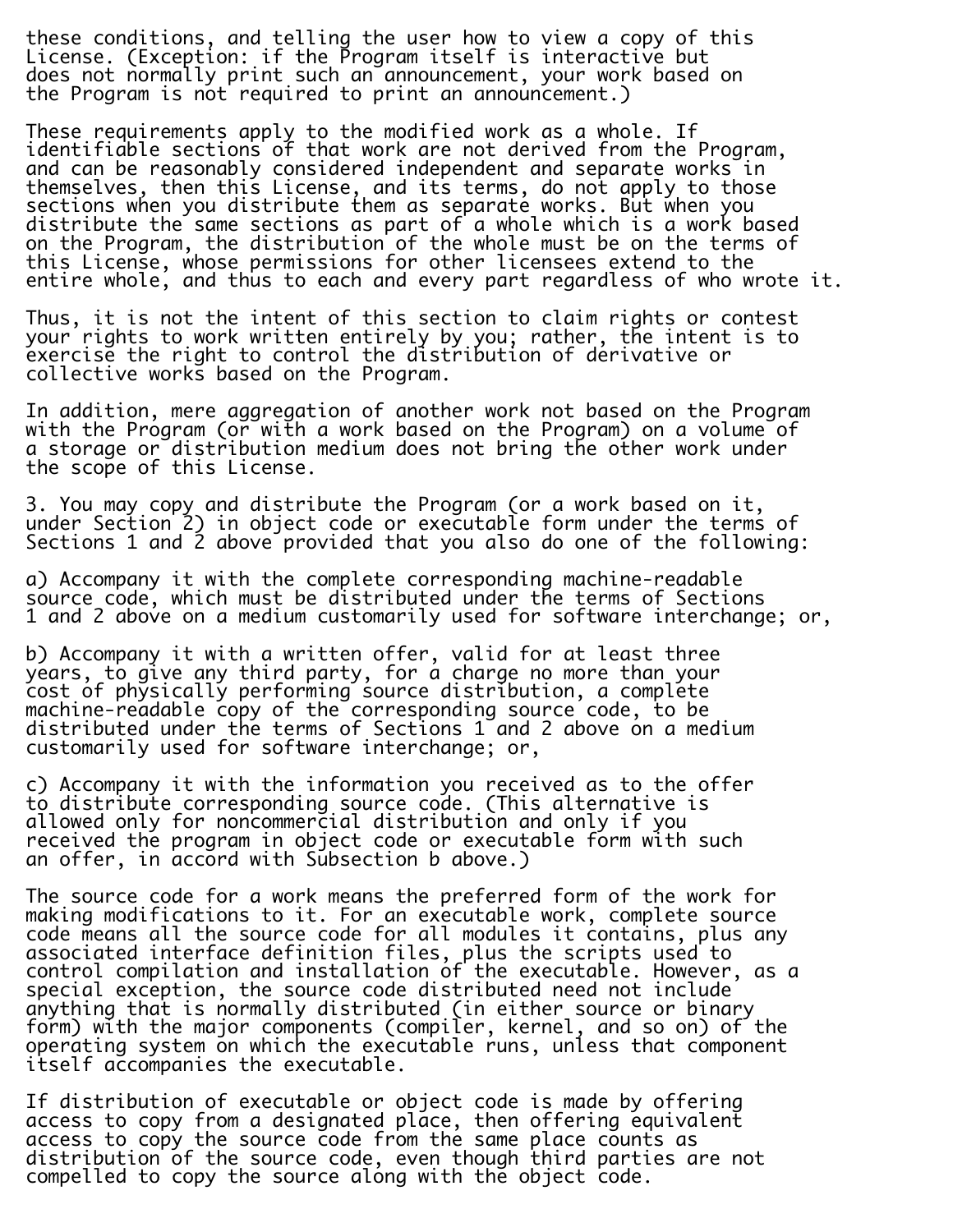4. You may not copy, modify, sublicense, or distribute the Program except as expressly provided under this License. Any attempt otherwise to copy, modify, sublicense or distribute the Program is void, and will automatically terminate your rights under this License. However, parties who have received copies, or rights, from you under this License will not have their licenses terminated so long as such parties remain in full compliance.

i. 5. You are not required to accept this License, since you have not signed it. However, nothing else grants you permission to modify or distribute the Program or its derivative works. These actions are prohibited by law if you do not accept this License. Therefore, by modifying or distributing the Program (or any work based on the Program), you indicate your acceptance of this License to do so, and all its terms and conditions for copying, distributing or modifying the Program or works based on it.

6. Each time you redistribute the Program (or any work based on the Program), the recipient automatically receives a license from the original licensor to copy, distribute or modify the Program subject to these terms and conditions. You may not impose any further restrictions on the recipients' exercise of the rights granted herein. You are not responsible for enforcing compliance by third parties to this License.

7. If, as a consequence of a court judgment or allegation of patent infringement or for any other reason (not limited to patent issues), conditions are imposed on you (whether by court order, agreement or otherwise) that contradict the conditions of this License, they do not excuse you from the conditions of this License. If you cannot distribute so as to satisfy simultaneously your obligations under this License and any other pertinent obligations, then as a consequence you may not distribute the Program at all. For example, if a patent license would not permit royalty-free redistribution of the Program by all those who receive copies directly or indirectly through you, then the only way you could satisfy both it and this License would be to refrain entirely from distribution of the Program.

If any portion of this section is held invalid or unenforceable under any particular circumstance, the balance of the section is intended to apply and the section as a whole is intended to apply in other circumstances.

It is not the purpose of this section to induce you to infringe any patents or other property right claims or to contest validity of any such claims; this section has the sole purpose of protecting the integrity of the free software distribution system, which is implemented by public license practices. Many people have made generous contributions to the wide range of software distributed through that system in reliance on consistent application of that system; it is up to the author/donor to decide if he or she is willing to distribute software through any other system and a licensee cannot impose that choice.

This section is intended to make thoroughly clear what is believed to be a consequence of the rest of this License.

8. If the distribution and/or use of the Program is restricted in certain countries either by patents or by copyrighted interfaces, the original copyright holder who places the Program under this License may add an explicit geographical distribution limitation excluding